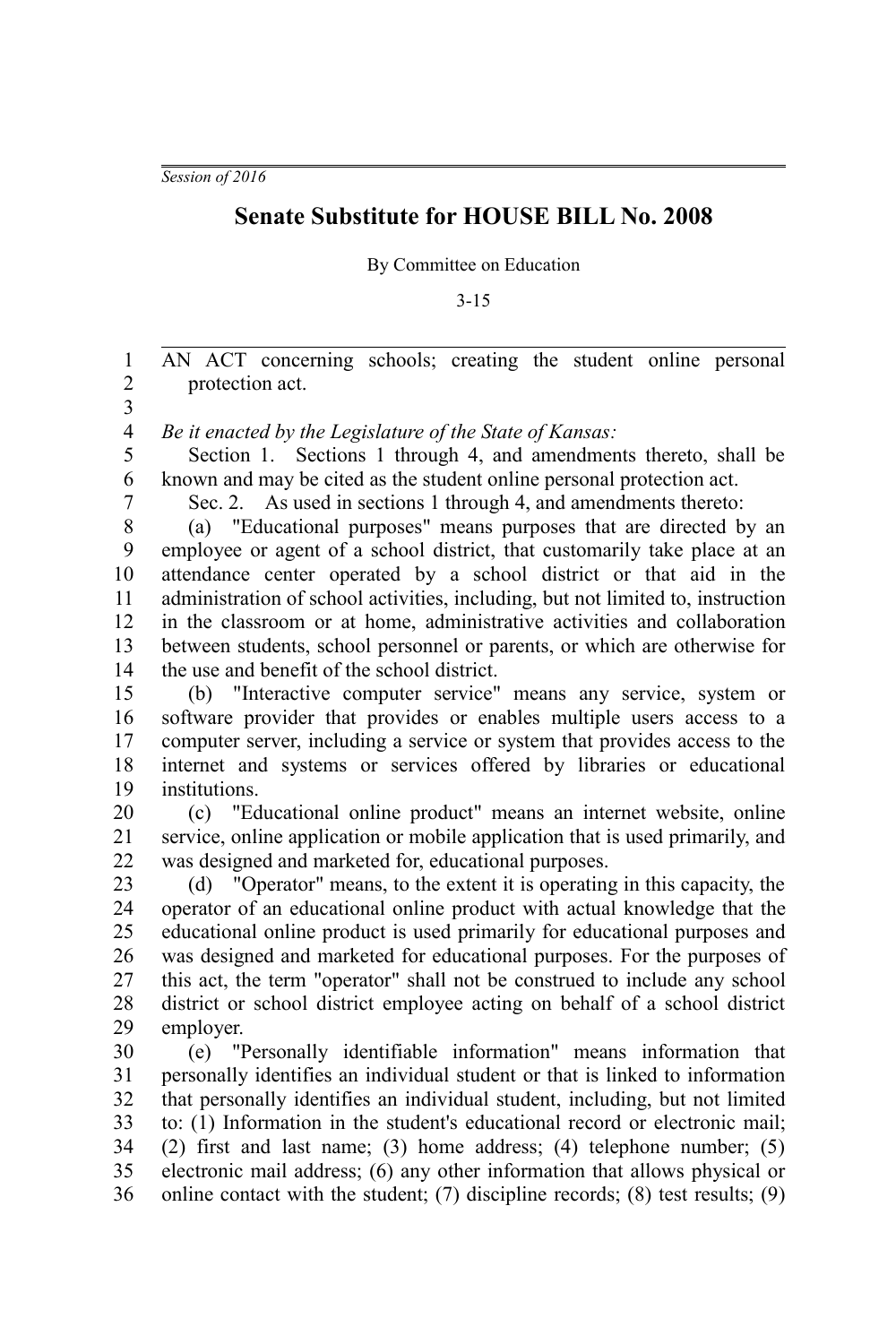data that is a part of or related to any individualized education program for such student; (10) juvenile dependency records; (11) grades; (12) evaluations; (13) criminal records; (14) medical records; (15) health records; (16) social security number; (17) biometric information; (18) disabilities; (19) socioeconomic information; (20) food purchases; (21) political affiliations; (22) religious information; (23) text messages; (24) documents; (25) student identifiers; (26) search activity; (27) photos; (28) voice recordings; or (29) geolocation information. 1 2 3 4 5 6 7 8

(f) "School district" means any unified school district organized and operating under the laws of this state. 9 10

(g) "Service provider" means a person or entity that provides a service to an operator, or provides a service that enables users to access content, information, electronic mail or other services offered over the internet or a computer network. 11 12 13 14

(h) "Student information" means personally identifiable information or material in any media or format that is not otherwise available to the public and was: 15 16 17

(1) Created by an operator in the course of the use of the operator's educational online product for educational purposes; 18 19

(2) provided to an operator by a student, or the student's parent or legal guardian, in the course of the use of the operator's educational online product for educational purposes; 20 21 22

(3) created by an operator as a result of the activities of an employee or agent of a school district; 23 24

(4) provided to an operator by an employee or agent of a school district for educational purposes; or 25 26

(5) gathered by an operator through the operation of such operator's educational online product for educational purposes. 27 28

(i) "Targeted advertising" means presenting an advertisement to a student where the advertisement is selected based on information obtained or inferred over time from that student's online behavior, usage of online applications or student information. Targeted advertising does not include advertising to a student at an online location based upon that student's current visit to that location, or in response to that student's request for information or feedback, without the retention of that student's online activities or requests over time for the purpose of targeting subsequent ads. 29 30 31 32 33 34 35 36

37

Sec. 3. (a) An operator shall not knowingly:

(1) Engage in targeted advertising on the operator's educational online product, or target advertising on any other educational online product if the targeting of the advertising is based on any information, including student information and persistent unique identifiers, that the operator has acquired because of the use of such operator's educational online product for educational purposes; 38 39 40 41 42 43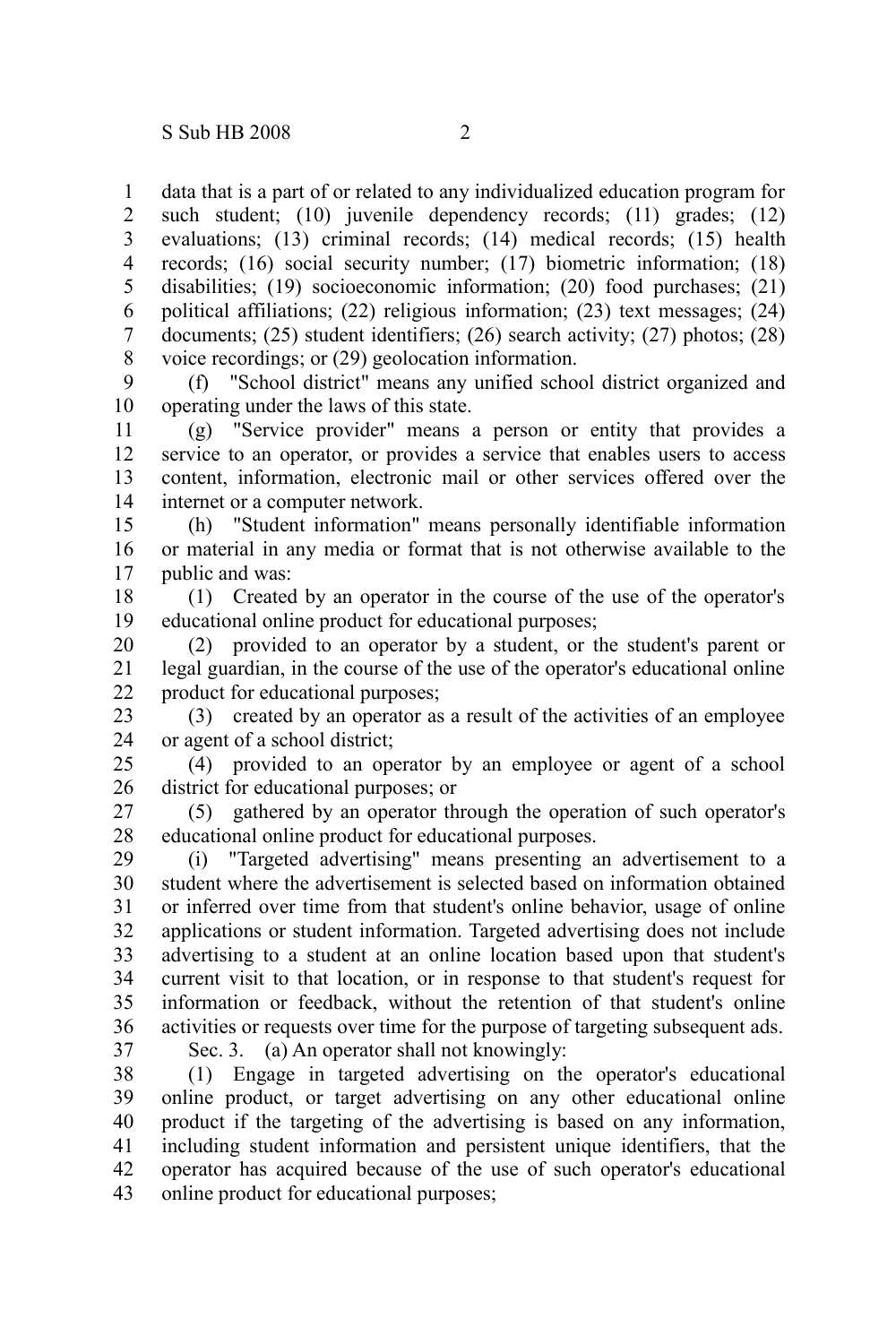(2) use information, including student information and persistent unique identifiers, created or gathered through the operation of such operator's educational online product, to amass a profile about a student, except in furtherance of educational purposes; 1 2 3 4

(3) sell or rent student information to a third party, except when such information is part of the assets being transferred during the purchase, merger or other acquisition of an operator by another entity, provided, the successor entity complies with the provisions of this subsection as though it were an operator with respect to the acquired student information; or 5 6 7 8 9

(4) disclose student information unless the disclosure is made for the following purposes: 10 11

(A) For legitimate research purposes subject to and as allowed by federal and state law, and under the direction of a school district or the state department of education, provided the student information is not used for advertising or to amass a profile on the student for purposes other than educational purposes, or for any other purposes other than educational purposes; 12 13 14 15 16 17

(B) that information described in section  $2(e)(2)$  and  $(e)(8)$ , and amendments thereto, upon request by a school district or state agency for educational purposes; 18 19 20

(C) to law enforcement agencies or to a court of competent jurisdiction to protect the safety or integrity of users of the operator's educational online product or other individuals, or the security of such educational online product; 21 22 23 24

(D) for educational or employment purposes upon request by the student or the student's parent or legal guardian, provided the student information is not used or further disclosed for any other purpose; 25 26 27

(E) to a service provider, provided the operator contractually: (i) Prohibits the service provider from using any student information for any purpose other than providing the contracted service to or on behalf of the operator; (ii) prohibits the service provider from disclosing any student information provided by the operator with subsequent third parties; and (iii) requires the service provider to implement and maintain reasonable security procedures and practices to ensure the confidentiality of the student information; or 28 29 30 31 32 33 34 35

(F) in the course of transferring assets as a part of a business purchase, merger or other acquisition as described in subsection (a)(3). 36 37

38

(b) An operator shall:

(1) Implement and maintain reasonable security procedures and practices appropriate to the nature of the student information which are designed to protect such information from unauthorized access, destruction, use, modification or disclosure; and 39 40 41 42

(2) delete within a reasonable period of time student information 43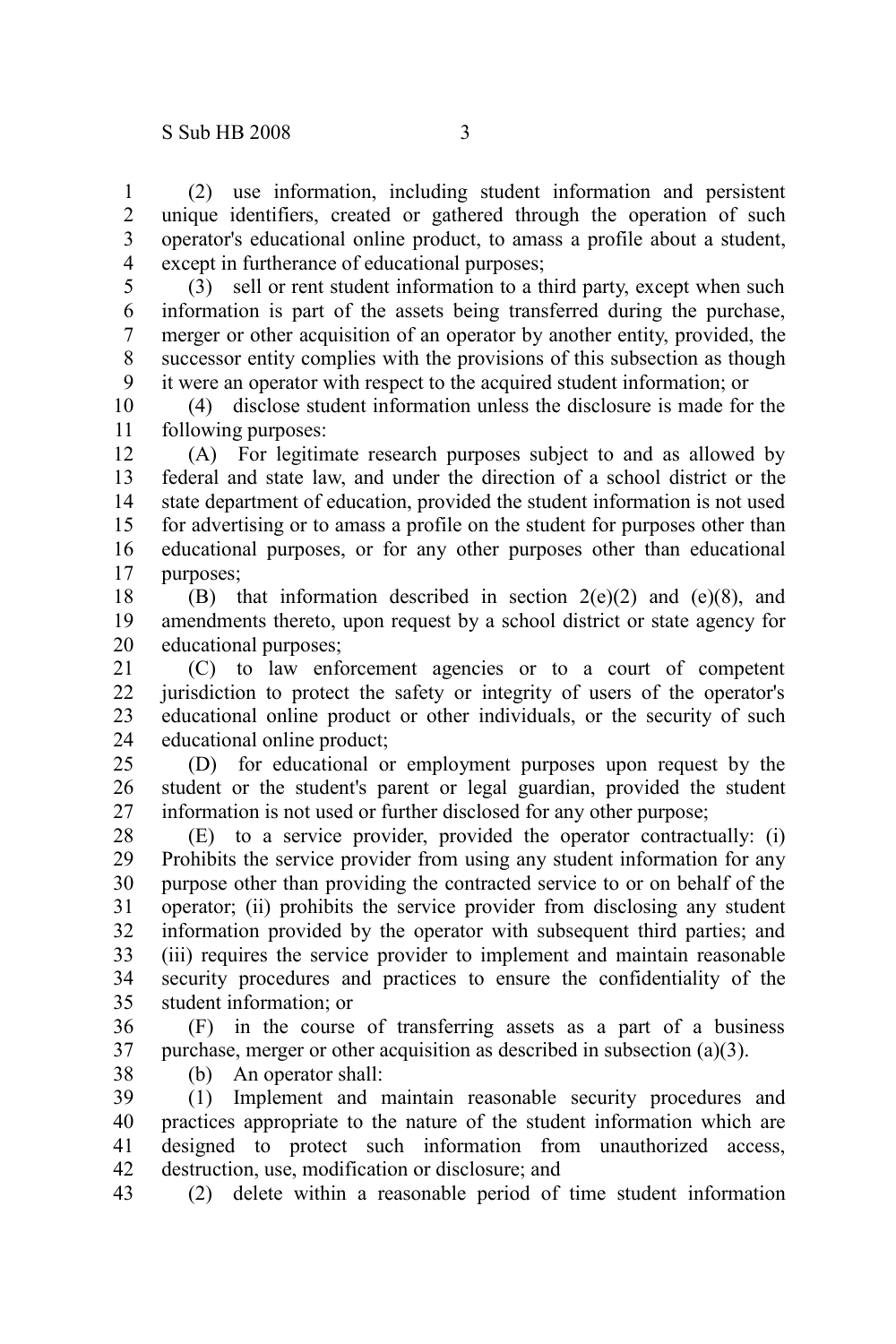29

upon request by the school district, unless the student or the student's parent or legal guardian requests that such information continue to be maintained. 1 2 3

(c) Nothing in this section shall be construed to prohibit an operator from: 4 5

(1) Using student information to maintain, develop, support, improve or diagnose the operator's educational online product; 6 7

(2) using student information to improve educational products, provided such information is not associated with an identified student within the operator's educational online product or within other online products owned by the operator; 8 9 10 11

(3) using student information to demonstrate the effectiveness of the operator's educational online products, including in their marketing, provided such information is not associated with an identified student within the operator's educational online product or within other online products owned by the operator; 12 13 14 15 16

(4) sharing student information for purposes of development and improvement of educational online products, provided such information is not associated with an identified student within the operator's educational online product or within other online products owned by the operator; 17 18 19 20

(5) using recommendation engines to suggest to a student additional content or services within the operator's educational online product related to an educational, other learning or employment opportunity purpose, provided the recommendation is not determined in whole or in part by payment or other consideration from a third party; or 21  $22$ 23 24 25

(6) responding to a student's request for information or feedback, provided such response is not determined in whole or in part by payment or other consideration from a third party. 26 27 28

(d) Nothing in this section shall be construed to:

(1) Limit the authority of a law enforcement agency to obtain any content or information from an operator as authorized by law or pursuant to a court order; 30 31 32

(2) limit the ability of an operator to use student information for adaptive learning or customized student learning purposes; 33 34

(3) apply to general audience internet websites, general audience online services, general audience online applications or general audience mobile applications, even if login credentials created for an operator's educational online product may be used to access those general audience websites, online services or online applications; 35 36 37 38 39

(4) limit service providers from providing internet connectivity to schools or to students and the students' parents or legal guardians; 40 41

(5) prohibit an operator from marketing educational products directly to parents and legal guardians, provided such marketing does not result 42 43